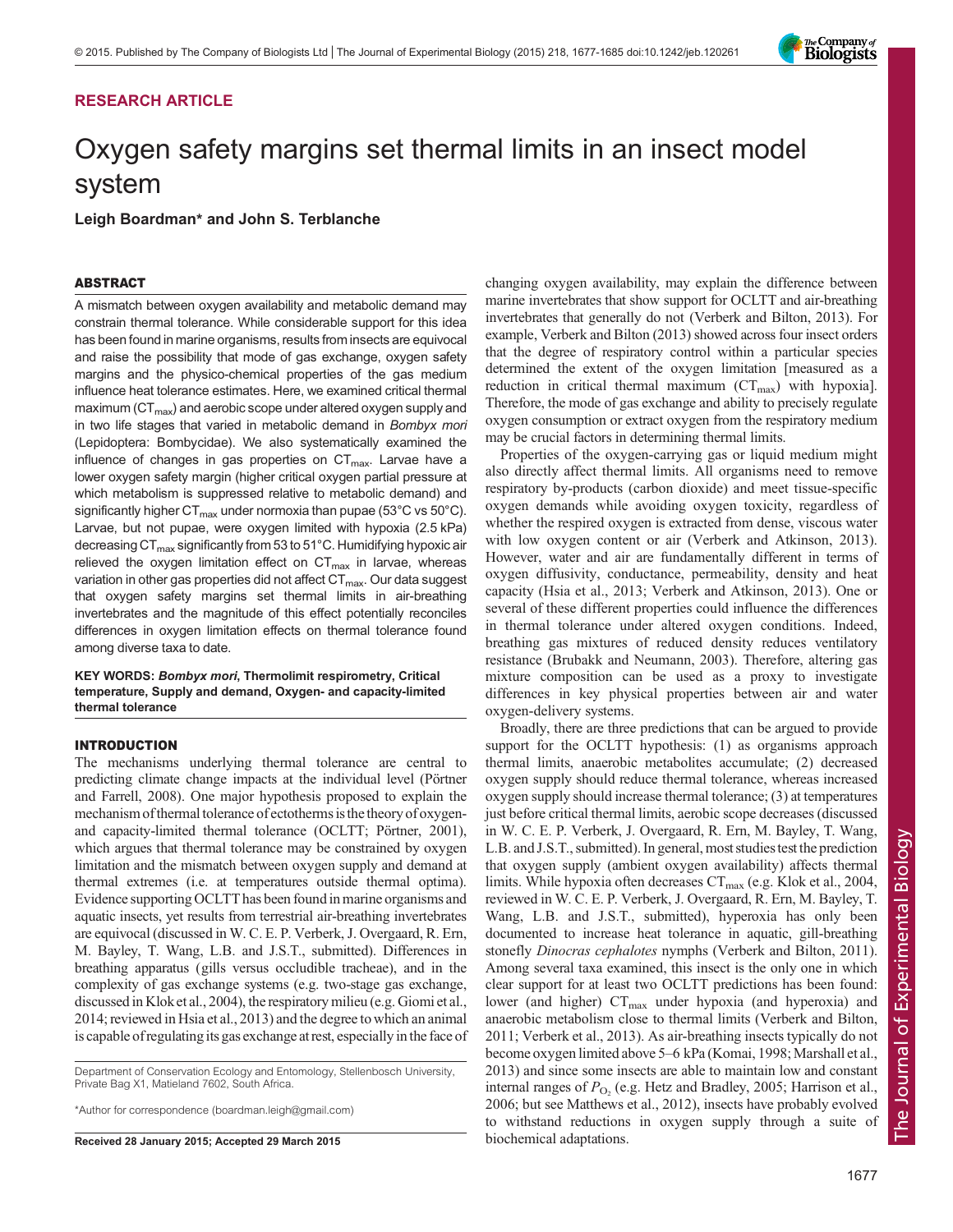|                             | <b>List of symbols and abbreviations</b>                |
|-----------------------------|---------------------------------------------------------|
| <b>ADS</b>                  | absolute difference sum                                 |
| $CT_{\text{max}}$           | critical thermal maximum                                |
| <b>OCLTT</b>                | oxygen- and capacity-limited thermal tolerance          |
| $P_{\text{crit}}$           | critical oxygen partial pressure                        |
| <b>PMV</b>                  | pre-mortal valley                                       |
| $P_{\text{O}_2}$            | oxygen partial pressure                                 |
| $Q_{10}$                    | thermal sensitivity of metabolic rate                   |
| <b>STP</b>                  | standard temperature and pressure                       |
| TI <sub>R</sub>             | thermolimit respirometry                                |
| $T_c$                       | critical temperature                                    |
| $\overline{T(V_{CO2,max})}$ | temperature at which maximum metabolic rate<br>occurred |
| $V_{CO2}$                   | rate of carbon dioxide release                          |
|                             | maximum metabolic rate                                  |

Most studies test OCLTT in insects by altering oxygen supply through changes in ambient gas concentration, and thereby largely assume that the major factor influencing thermal tolerance is variation in oxygen supply. While such changes are indeed likely to affect organisms through a number of potential cellular mechanisms (reviewed in [Harrison and Haddad, 2011](#page-7-0)), their impacts could differ depending on species-specific critical oxygen levels before metabolism is depressed (critical oxygen partial pressure,  $P_{\rm crit}$ ), and the maximum delivery ability of a specific gas exchange system (respiratory conductance), which can vary substantially both within and among species (e.g. [Greenlee and Harrison, 2004; Lease et al.,](#page-7-0) [2006](#page-7-0); [Klok et al., 2010\)](#page-7-0). The effects of oxygen supply have been investigated during ontogeny in the context of limitations on body size (e.g. [Callier and Nijhout, 2011](#page-7-0), [2012](#page-7-0); [Kaiser et al., 2007; Klok et al.,](#page-7-0) [2009; Harrison et al., 2010](#page-7-0); and see review by [Harrison and Haddad,](#page-7-0) [2011\)](#page-7-0), but few other physiological parameters pertinent to OCLTT have been reported. However, recent examinations of OCLTT have found that oxygen delivery (availability) does not limit upper thermal tolerance in several insect species (including flies, cockroaches, crickets and beetles) or in the tropical eurythermal crustacean Macrobrachium rosenbergii ([Mölich et al., 2012; McCue and De](#page-8-0) [Los Santos, 2013](#page-8-0); [Ern et al., 2014](#page-7-0)).

Variation in oxygen demand has not been a major focus of tests of OCLTT to date. One notable exception is the reduction in  $CT_{\text{max}}$ reported with increasing thermal sensitivity to oxygen consumption  $(Q_{10})$  in *D. cephalotes* nymphs, suggesting that a greater thermal sensitivity of oxygen demand made these aquatic insects more vulnerable to heat stress ([Verberk and Bilton, 2011](#page-8-0)). Similarly, Calopteryx virgo nymphs were shown to increase heat tolerance after mild heat stress, irrespective of oxygen supply conditions, which the authors attributed to rapid physiological adjustments in oxygen demand ([Verberk and Calosi, 2012](#page-8-0)). Indeed, the role of oxygen safety margins (i.e. the difference between  $P_{\rm crit}$  and ambient  $P_{\text{O}_2}$ ) has not been previously considered in experimental assessments of OCLTT, yet it is relatively well established that resting metabolic rate (demand) of many species varies significantly among life stages or throughout development, usually in tandem with changes in oxygen supply capacity (reviewed in [Chown and Nicolson, 2004](#page-7-0); [Harrison et al., 2012\)](#page-7-0). For example, mass-specific  $\dot{V}_{\text{CO}_2}$  of the silk moth *Bombyx* mori is 2.5-fold lower in pupae than fifth instar larvae  $(0.24 \pm 0.03)$ vs  $0.64 \pm 0.04$  ml CO<sub>2</sub> g<sup>-1</sup> h<sup>-1</sup>; [Blossman-Myer and Burggren,](#page-7-0) [2010a](#page-7-0)) and is typical of Lepidoptera species [e.g. Samia cynthia [\(Hetz, 2007\)](#page-7-0)]. Furthermore, morphology can change dramatically as insects develop, thereby creating greater (or smaller) oxygen safety margins. For example, larger grasshoppers with higher mass-specific metabolic rates had lower critical  $P_{\text{O}_2}$  values than juveniles [\(Greenlee](#page-7-0) [and Harrison, 2004\)](#page-7-0), whereas caterpillars have a reduced oxygen safety margin (higher critical  $P_{\text{O}_2}$ ) when nearing moult ([Greenlee and](#page-7-0) [Harrison, 2005; Lease et al., 2006; Callier and Nijhout, 2012](#page-7-0)).

Using thermolimit respirometry (TLR; [Lighton and Turner,](#page-8-0) [2004\)](#page-8-0), we investigated the two predictions of OCLTT relating to oxygen supply and aerobic scope in larvae of the silk moth B. mori (Lepidoptera: Bombycidae) at thermal extremes. In addition, by changing the oxygen supply in two life stages with different metabolic demands (larvae versus pupae), we also tested the relative roles of oxygen supply versus demand as a framework within which to test several key OCLTT predictions. We furthermore aimed to use differences in oxygen safety margins [\(Callier and Nijhout, 2011](#page-7-0), [2012](#page-7-0)) to reconcile differences in conclusions reached among the diverse taxa examined to date. Lastly, we assessed the possible role of gas physico-chemical properties for their influence on thermal tolerance as a possible explanation for variation in the outcomes of tests of OCLTT among arthropod species examined to date (see [supplementary material](http://jeb.biologists.org/lookup/suppl/doi:10.1242/jeb.120261/-/DC1) [Table S1](http://jeb.biologists.org/lookup/suppl/doi:10.1242/jeb.120261/-/DC1) for details).

Specifically, we investigated whether oxygen availability altered acute high temperature tolerance by performing TLR on larvae under normoxia, hypoxia and hyperoxia, predicting a general positive association between oxygen level and  $CT_{\text{max}}$ . To test the effects of supply versus demand, we compared  $CT_{\text{max}}$  of larvae and pupae with known differences in mass-specific metabolic rate under normoxia and hypoxia. Given that larvae have higher metabolic demand than pupae [\(Blossman-Myer and Burggren, 2010a](#page-7-0)), we predicted that larvae would be more oxygen limited than pupae if oxygen demand is an important factor in the heat tolerance of insects, assuming that the maintenance of metabolic rate reflects oxygen safety margins. To investigate the effects of the properties of the delivery medium on OCLTT, we assessed  $CT<sub>max</sub>$  in larvae using humidified hypoxia and normoxia air, and two 'trimix' gases at 21 kPa oxygen containing helium. Lowering the oxygen concentration, adding moisture to any gas mixture or changing the composition of the gas will affect one or several aspects of the physical chemistry including the heat capacity, viscosity, density or diffusivity of the gas [\(supplementary material Table S1\)](http://jeb.biologists.org/lookup/suppl/doi:10.1242/jeb.120261/-/DC1), which may influence organismal heat tolerance. Assuming that a significant part of gas exchange is diffusive (but see discussions in [Wobschall and](#page-8-0) [Hetz, 2004; Socha et al., 2010](#page-8-0); [Groenewald et al., 2012\)](#page-7-0), increases in viscosity or density of gas mixture are predicted to increase the ventilatory workload, whereas an increase in diffusivity (e.g. trimix gas composition, [supplementary material Table S1](http://jeb.biologists.org/lookup/suppl/doi:10.1242/jeb.120261/-/DC1)) is likely to enhance the conductance of the tracheae.

## RESULTS

## Oxygen limitation in larvae

 $CT_{\text{max}}$  differed significantly among oxygen treatments in larvae [\(Fig. 1; Table 1](#page-2-0)). Hypoxia (2.5 kPa  $O_2$ ) significantly reduced  $CT_{\text{max}}$ in larvae compared with both 21 and 40 kPa  $O_2$  (activity  $CT_{\text{max}}$  and  $\dot{V}_{\text{CO}_2}$  CT<sub>max</sub>:  $F_{2,28}$ =18.84, P<0.001 and  $F_{2,39}$ =6.72, P=0.003 respectively, [Fig. 1](#page-2-0)A; [supplementary material Table S3\)](http://jeb.biologists.org/lookup/suppl/doi:10.1242/jeb.120261/-/DC1). Neither thermal oxygen sensitivity (measured as  $Q_{10}$  between 25 and 35<sup>o</sup>C) nor body mass had a significant effect on either activity  $CT_{\text{max}}$ [ANCOVA:  $Q_{10}$  (25–35°C):  $F_{1,23}$ =3.94, P=0.06; mass:  $F_{1,23}$ =0.14,  $P=0.72$ ; oxygen treatment:  $F_{2,23}=49.48$ , d.f.=2,  $P<0.001$ ] or  $\dot{V}_{\text{CO}_2}$  CT<sub>max</sub> [ANCOVA:  $Q_{10}$  (25–35°C):  $F_{1,35}$ =1.13, P=0.30; mass:  $F_{1,35}$ =1.40,  $P=0.25$ ; oxygen treatment:  $F_{2,35}$ =7.65,  $P=0.002$ ; [Fig. 1](#page-2-0)]. ANCOVAs using higher  $Q_{10}$  ranges [\(Table 1\)](#page-2-0)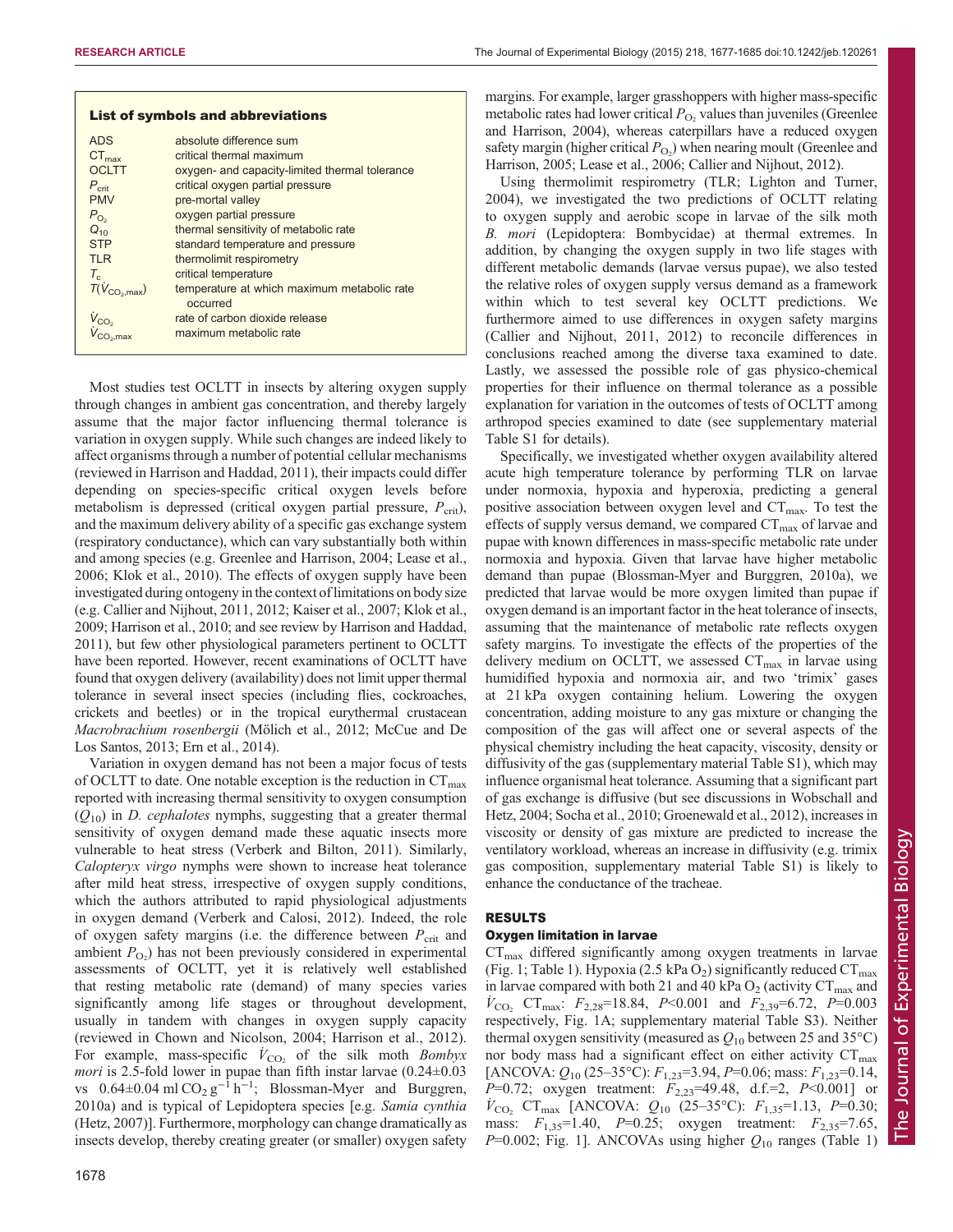<span id="page-2-0"></span>

Fig. 1. Effect of oxygen availability on  $\dot{\mathsf{V}}_{\mathsf{CO}_2}$  critical thermal maximum in **Bombyx mori larvae.** (A) Decreasing oxygen availability decreases  $CT_{max}$  of  $\dot{V}_{\rm CO_2}$ . The relationship between CT<sub>max</sub> and thermal sensitivity of  $\dot{V}_{\rm O_2}$  (B; measured as  $Q_{10}$  between 25°C and 35°C) and body mass (C) is shown. Bars indicate means with 95% confidence interval. Different letters indicate statistically different oxygen treatments. Each data point is one individual.

showed that for both activity and  $\dot{V}_{\text{CO}_2}$  CT<sub>max</sub>, only oxygen treatment was significant.

In comparison to normoxia and hyperoxia, mean  $\dot{V}_{\text{CO}_2}$  at 25°C in larvae was significantly lower under hypoxia  $(F_{2,34}=21.45,$ P<0.001; [Fig. 2](#page-3-0)A). Hypoxia also reduced minimum, mean and maximum metabolic rates during heating over the course of TLR relative to normoxia [\(Fig. 2C](#page-3-0),D). Maximum  $\dot{V}_{\text{CO}_2}$  during heating  $(V_{\text{CO}_2}, \text{max})$  was also lower under hypoxia compared with both

|                                                        |                                                              |                                                                    | Table 1. Summary data for each of the experimental gas conditions and life stages assessed in Bo <i>mbyx mori</i>                                                                                                                                                                                                                                                                                                                                                                                                                                                                                             |                                                     |                                                                   |                                                         |                                                                 |                                                                   |                                                                  |                                                                |
|--------------------------------------------------------|--------------------------------------------------------------|--------------------------------------------------------------------|---------------------------------------------------------------------------------------------------------------------------------------------------------------------------------------------------------------------------------------------------------------------------------------------------------------------------------------------------------------------------------------------------------------------------------------------------------------------------------------------------------------------------------------------------------------------------------------------------------------|-----------------------------------------------------|-------------------------------------------------------------------|---------------------------------------------------------|-----------------------------------------------------------------|-------------------------------------------------------------------|------------------------------------------------------------------|----------------------------------------------------------------|
| Gas mixture                                            | Mean mass (g)                                                | COV at 25°C                                                        | Activity CT <sub>max</sub> (°C)                                                                                                                                                                                                                                                                                                                                                                                                                                                                                                                                                                               | $CT_{max}$ (°C)                                     | Absolute aerobic<br>scope (ml h <sup>-1</sup> )                   | Factorial aerobic<br>scope                              |                                                                 |                                                                   |                                                                  |                                                                |
| (humidified)<br>Hypoxia<br>Hypoxia<br>Larvae           | 1.39±0.08 (17)<br>$1.54 \pm 0.15(7)$                         | $0.29 \pm 0.02$ (17)<br>$0.18 \pm 0.03$ $(7)$                      | 44.44±1.20(9)<br>47.44±2.46(6)                                                                                                                                                                                                                                                                                                                                                                                                                                                                                                                                                                                | $50.90 \pm 0.51$ (17)<br>$51.28 \pm 1.19(6)$        | $0.36 \pm 0.07$ (17)<br>$0.50 \pm 0.10$ $(7)$                     | $2.57\pm0.62$ (17)<br>$2.50\pm0.97(7)$                  | $0.83 \pm 0.04$ (17)<br>$0.59 \pm 0.06$ (7)                     | $1.22 \pm 0.08$ (17)<br>$1.18 \pm 0.12$ (7)                       | 1.38±0.09 (17)<br>$1.44 \pm 0.14$ (7)                            | $1.45 \pm 0.14$ (17)<br>$1.58 \pm 0.22$ (7)                    |
| (humidified)<br>Normoxia<br>Normoxia                   | $1.42 \pm 0.08$ (17)<br>$1.37 \pm 0.26(9)$                   | $0.24\pm0.02$ (17)<br>$0.15 \pm 0.03$ (9)                          | 52.99±0.33 (11)<br>52.33±1.80 (9)                                                                                                                                                                                                                                                                                                                                                                                                                                                                                                                                                                             | 53.27±0.55 (17)<br>52.28±1.89 (9)                   | $1.17\pm0.07$ (14)<br>$1.00 \pm 0.10$ (7)                         | $6.71\pm0.69(14)$<br>4.50±0.97 (7)                      | $0.85\pm0.04(15)$<br>$0.75 \pm 0.06$ (7)                        | $1.41 \pm 0.08$ (15)<br>$1.16 \pm 0.12$ (7)                       | $1.92 \pm 0.10$ (15)<br>$1.77\pm0.14(7)$                         | $1.81 \pm 0.15(15)$<br>$2.65 \pm 0.22$ (7)                     |
| Trimix (21/16)<br>Trimix (21/63)<br>Hyperoxia<br>Pupae | $.32\pm0.12(11)$<br>$1.67 \pm 0.12(8)$<br>$1.65 \pm 0.10(8)$ | $0.31 \pm 0.02$ (11)<br>$0.32 \pm 0.03$ (8)<br>$0.22 \pm 0.03$ (8) | 52.15±1.04 (11)<br>52.45±0.28 (8)<br>53.03±0.43 (8)                                                                                                                                                                                                                                                                                                                                                                                                                                                                                                                                                           | 54.62±1.04 (11)<br>54.42±0.45 (8)<br>53.33±0.52 (8) | $1.15 \pm 0.10$ (7)<br>$0.98 \pm 0.09$ (9)<br>$1.32 \pm 0.10$ (7) | 11.59±0.97 (7)<br>10.69±0.86 (9)<br>$6.94 \pm 0.97$ (7) | $0.78 + 0.05(11)$<br>$0.71 \pm 0.06$ (7)<br>$0.91 \pm 0.05$ (8) | $1.27 \pm 0.10$ (11<br>$1.10 \pm 0.12$ (7)<br>$1.25 \pm 0.11$ (8) | $1.81 \pm 0.11$ (11<br>$1.88 \pm 0.14$ (7)<br>$1.79 \pm 0.13(8)$ | $2.34\pm0.17(11)$<br>$2.20 \pm 0.22$ (7)<br>$1.95 \pm 0.20(8)$ |
| Normoxia<br>Hypoxia                                    | $0.78 \pm 0.05(6)$<br>$0.84 \pm 0.07(5)$                     | $0.21 \pm 0.03$ (5)<br>$0.23 \pm 0.03$ (5)                         | $50.27 \pm 0.88$ (6)<br>51.93±0.36 (5)                                                                                                                                                                                                                                                                                                                                                                                                                                                                                                                                                                        | $50.17 \pm 0.75(6)$<br>50.29±0.35 (5)               | $0.002 \pm 0.11(6)$<br>$0.004 \pm 0.14(4)$                        | $2.16 \pm 1.05(6)$<br>$5.62 \pm 1.29$ (4)               | $0.99 \pm 0.08(4)$<br>$0.67 \pm 0.07$ (5)                       | $.68\pm0.16(4)$<br>$1.14 \pm 0.14$ (5)                            | $1.86 \pm 0.19$ (4)<br>$1.18 \pm 0.17(5)$                        | $1.26 \pm 0.26$ (5)<br>$1.28 \pm 0.29(4)$                      |
|                                                        |                                                              |                                                                    | Significant differences in COV at 25°C, activity CT $_{\rm max}$ V $\rm{Co_{2}}$ CT $_{\rm max}$ and absolute and relative aerobic scope are shown in supplementary material Fig. S2. Q $_{10}$ values not significantly different from 2.0<br>Means±s.e.m. are shown for coefficient of variation of V <sub>Co, (</sub> COV) at 25°C, activity CT <sub>max</sub> , V <sub>CO</sub> , CT <sub>max</sub> , aerobic scope and Q <sub>ro</sub> values over different temperature ranges. Sample sizes are given in brackets.<br>in bold. Additional summary data can be found in supplementary material Table S2 |                                                     |                                                                   |                                                         |                                                                 |                                                                   |                                                                  |                                                                |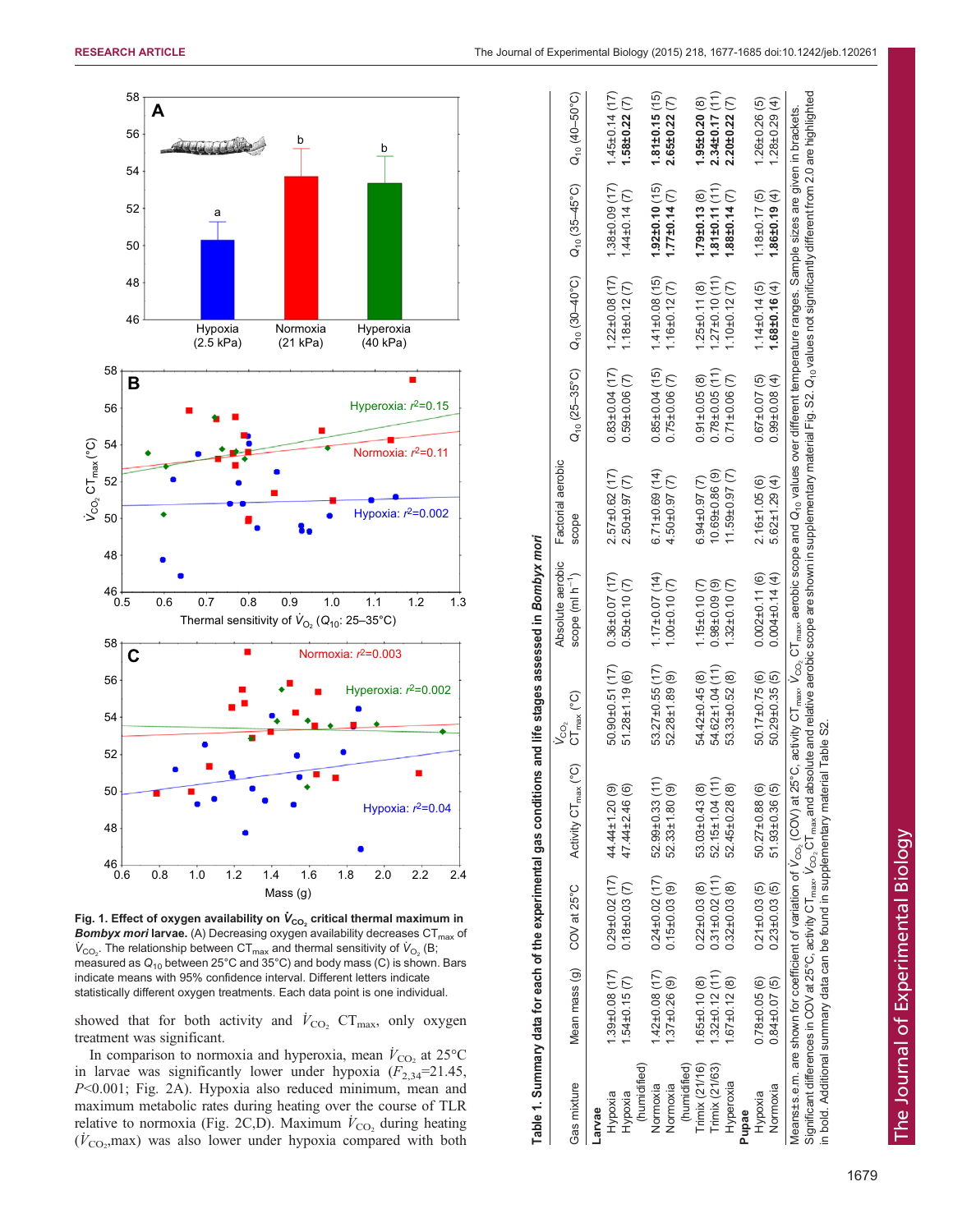<span id="page-3-0"></span>

**Fig. 2. Effect of temperature on**  $\dot{V}_{\text{CO}_2}$  **in** *Bombyx mori* **larvae and pupae.** Larvae (A) have a lower  $P_{\text{crit}}$  than pupae (B) because a reduction in oxygen causes a significant decrease in  $\dot{V}_{\rm CO_2}$  only in the larvae.  $\dot{V}_{\rm CO_2, max}$  (red circles),  $\dot{V}_{\rm CO_2, mean}$  (green squares) and  $\dot{V}_{\rm CO_2, min}$  (blue triangles) at the different temperatures during thermolimit respirometry under hypoxia (C,E) and normoxia (D,F) in both larvae (C,D) and pupae (E,F). Bars indicate means with 95% confidence intervals. Points are means±s.e.m.

normoxia and hyperoxia (P<0.001; [supplementary material](http://jeb.biologists.org/lookup/suppl/doi:10.1242/jeb.120261/-/DC1) [Table S3;](http://jeb.biologists.org/lookup/suppl/doi:10.1242/jeb.120261/-/DC1) Fig. 2C,D, [supplementary material Fig. S3E\)](http://jeb.biologists.org/lookup/suppl/doi:10.1242/jeb.120261/-/DC1).

Absolute and factorial aerobic scopes were significantly reduced under hypoxia (P<0.001; [supplementary material Table S3;](http://jeb.biologists.org/lookup/suppl/doi:10.1242/jeb.120261/-/DC1) [Fig. S2C and D\)](http://jeb.biologists.org/lookup/suppl/doi:10.1242/jeb.120261/-/DC1). The exposure to hypoxia initially increased spiracle activity (indicated by the coefficient of variation of  $\dot{V}_{\text{CO}_2}$ , COV) at 25°C [\(Table 1](#page-2-0), [supplementary material Table S3; Fig.](http://jeb.biologists.org/lookup/suppl/doi:10.1242/jeb.120261/-/DC1) [S2E\)](http://jeb.biologists.org/lookup/suppl/doi:10.1242/jeb.120261/-/DC1). However, at higher temperatures, COV decreased and resulted in smooth  $\dot{V}_{\text{CO}_2}$  traces, indicating less tightly controlled spiracle behaviour [\(supplementary material Tables S2 and S3](http://jeb.biologists.org/lookup/suppl/doi:10.1242/jeb.120261/-/DC1); [Fig. 3](#page-4-0)C, [supplementary material Fig. S2E,F](http://jeb.biologists.org/lookup/suppl/doi:10.1242/jeb.120261/-/DC1)).

# Changes in oxygen demand under normoxia (comparison of larvae versus pupae)

Under normoxia, larvae had a significantly higher  $CT_{\text{max}}$  (both activity  $CT_{\text{max}}$  and  $\dot{V}_{\text{CO}_2}$   $CT_{\text{max}}$ : 53°C vs 50°C, P<0.04 in both cases; [supplementary material Fig. S2A,B](http://jeb.biologists.org/lookup/suppl/doi:10.1242/jeb.120261/-/DC1); [Table 1,](#page-2-0) [supplementary](http://jeb.biologists.org/lookup/suppl/doi:10.1242/jeb.120261/-/DC1) [material Table S3\)](http://jeb.biologists.org/lookup/suppl/doi:10.1242/jeb.120261/-/DC1) and a 260-fold higher mean  $\dot{V}_{\text{CO}_2}$  at 25°C than pupae (Fig. 2). Spiracle activity (COV) was similar between larvae and pupae until the temperature reached 45°C. Between 45°C and 50°C, spiracle activity was significantly reduced in pupae [\(supplementary material Tables S2 and S3; Fig. S2F](http://jeb.biologists.org/lookup/suppl/doi:10.1242/jeb.120261/-/DC1)). Pupae also had a lower aerobic range across all measurement temperatures [\(supplementary material Tables S2 and S3\)](http://jeb.biologists.org/lookup/suppl/doi:10.1242/jeb.120261/-/DC1).

## Oxygen limitation in pupae

Activity  $CT_{\text{max}}$  was significantly reduced under hypoxia ( $Z=1.00$ ,  $P=0.0045$ ), although  $\dot{V}_{\text{CO}_2}$  CT<sub>max</sub> was not significantly different between oxygen levels within the pupal life stage  $(t_9=0.14, P=0.89)$ . In contrast to larvae, mean  $\dot{V}_{\text{CO}_2}$  at 25°C was not significantly decreased under hypoxia (Fig. 2B), indicating that pupae have a lower  $P_{\text{crit}}$  than larvae.  $\dot{V}_{\text{CO}_2,\text{max}}$  during heating, factorial aerobic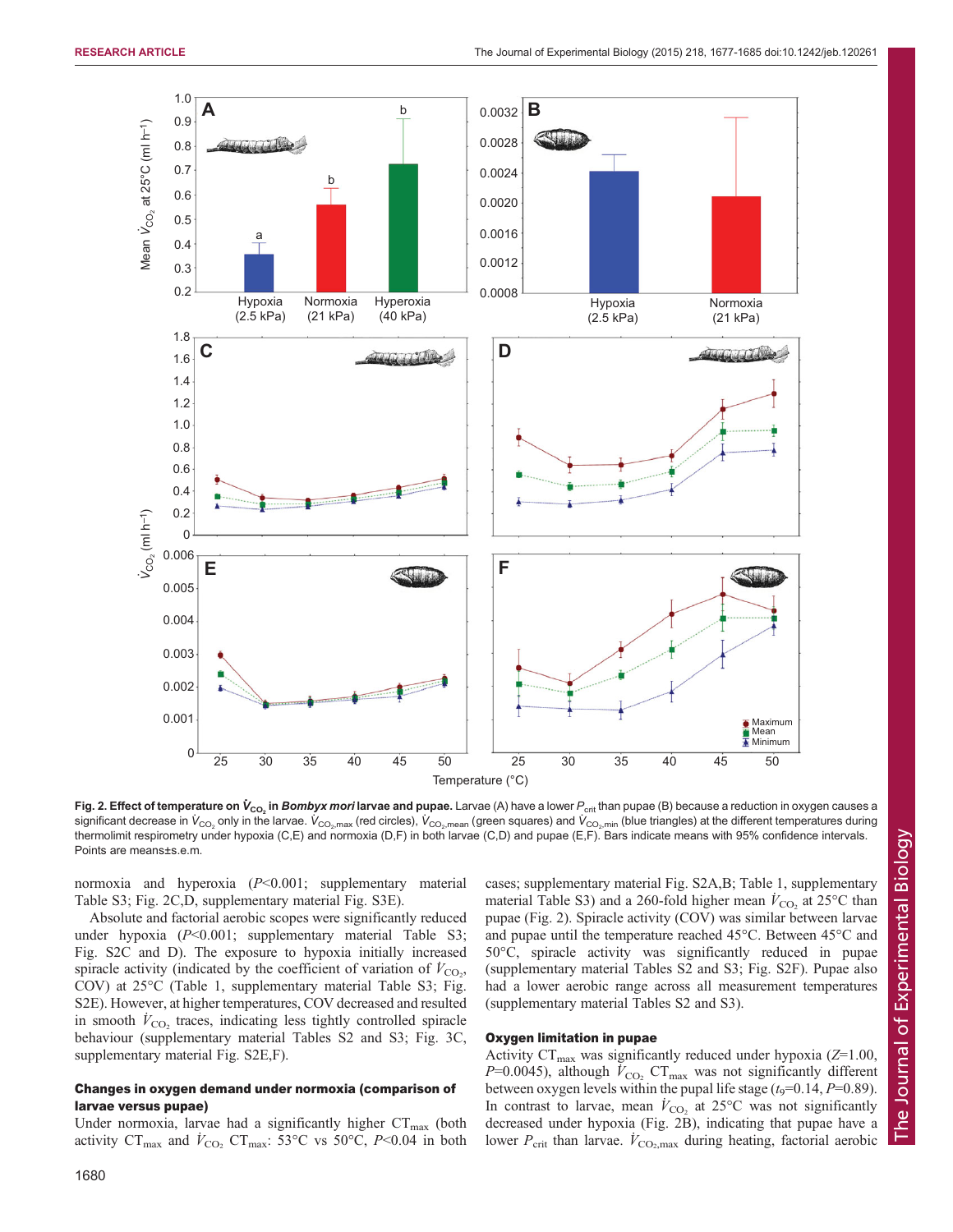<span id="page-4-0"></span>

Fig. 3. Examples of thermolimit respirometry recordings of Bombyx mori. Larvae were analysed under hypoxia (A,B) and normoxia (D,E), with both dry (A,D) and humidified air (B,E). In addition, larvae were analysed under two Trimix gases (G,H) as well as hyperoxia (I). Pupae were analysed under hypoxia (C) and normoxia (F). See details in [supplementary material Table S1](http://jeb.biologists.org/lookup/suppl/doi:10.1242/jeb.120261/-/DC1). Graphs show  $\dot{\mathsf{V}}_{\mathrm{CO}_2}$  (blue line, left axis), temperature (red line, right axis) and activity (green line, secondary right axis). In all cases, flow rate was 200 ml min<sup>−1</sup>. Masses of the insects in these examples were: A, 1.04 g; B, 1.67 g; C, 0.79 g; D, 1.29 g; E, 1.30 g; F, 0.73 g; G, 1.48 g; H, 1.52 g; I, 1.71 g.

scope, spiracle activity at 25°C and between 45°C and 50°C, and aerobic ranges at all temperatures were significantly decreased under hypoxia in pupae ([supplementary material Table S3\)](http://jeb.biologists.org/lookup/suppl/doi:10.1242/jeb.120261/-/DC1).

### Effects of gas properties on thermal limits

Larval activity  $CT_{\text{max}}$  was lower under humidified hypoxia than humidified normoxia  $(t_{13}=2.32, P=0.04;$  [supplementary material](http://jeb.biologists.org/lookup/suppl/doi:10.1242/jeb.120261/-/DC1) [Fig. S2A;](http://jeb.biologists.org/lookup/suppl/doi:10.1242/jeb.120261/-/DC1) [Table 1](#page-2-0), [supplementary material Table S3\)](http://jeb.biologists.org/lookup/suppl/doi:10.1242/jeb.120261/-/DC1). In contrast,  $\dot{V}_{\text{CO}_2}$  CT<sub>max</sub> was not significantly different (t<sub>13</sub>=0.81, P=0.43; [supplementary material Fig. S2B;](http://jeb.biologists.org/lookup/suppl/doi:10.1242/jeb.120261/-/DC1) [Table 1,](#page-2-0) [supplementary material](http://jeb.biologists.org/lookup/suppl/doi:10.1242/jeb.120261/-/DC1) [Table S3\)](http://jeb.biologists.org/lookup/suppl/doi:10.1242/jeb.120261/-/DC1). Both humidified normoxia and hypoxia decreased the spiracle activity (COV) at 25°C relative to their dry gas counterparts (P<0.006 in both cases; [Table 1](#page-2-0), [supplementary material Table S3;](http://jeb.biologists.org/lookup/suppl/doi:10.1242/jeb.120261/-/DC1) [Fig. S2E\)](http://jeb.biologists.org/lookup/suppl/doi:10.1242/jeb.120261/-/DC1). Adding helium to the gas mixture had no effect on  $CT_{\text{max}}$  ([Table 1](#page-2-0), [supplementary material Table S3; Fig. S2A,B](http://jeb.biologists.org/lookup/suppl/doi:10.1242/jeb.120261/-/DC1)). In comparison to normoxia, Trimix (21/63) significantly increased the spiracle activity at  $25^{\circ}$ C and the factorial aerobic scope ( $P=0.04$  and  $P=0.03$ ; [Table 1,](#page-2-0) [supplementary material Table S1\)](http://jeb.biologists.org/lookup/suppl/doi:10.1242/jeb.120261/-/DC1).

### **DISCUSSION**

While OCLTT has been proposed to explain pejus temperatures and the physiological breakdown of mechanisms occurring around these thresholds, tests at the extremes and other critical threshold temperatures (such as  $T_c$ II) remain important validations of key predictions since these form a continuum and exceeding the pejus is likely to lead to – and be correlated with – the critical temperatures. Furthermore, acute heat stress, such as that applied here was used to develop the theory (e.g. [Frederich and Pörtner, 2000](#page-7-0)) and can be informative of mechanisms. Moreover, recent meta-analysis of marine organisms has shown that temperature and oxygen tolerance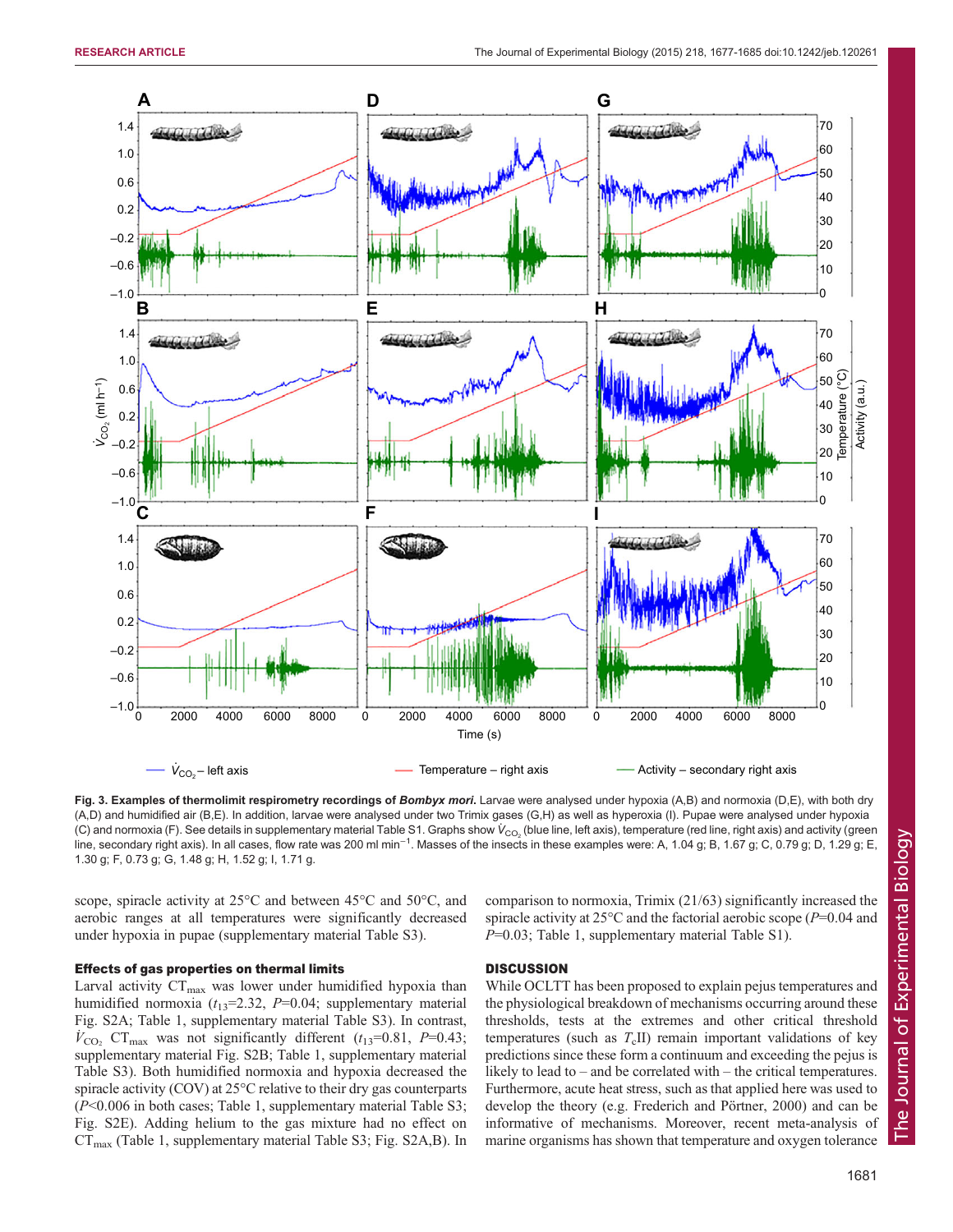are renowned for their ability to maintain tracheal  $P_{\text{O}_2}$  independent of

limits are governed by biological complexity and the evolutionary limits of the plasticity of each species [\(Storch et al., 2014](#page-8-0)). Thus, investigating thermal limits, even if they fall close to thermal extremes as in the case of  $CT_{\text{max}}$ , is relevant for exploring the role of oxygen in setting thermal limits.

Despite extensive interest in OCLTT, the relative importance of supply- and demand-related changes influencing upper thermal limits of insects have not been well explored (but see [McCue and](#page-8-0) [De Los Santos, 2013\)](#page-8-0). Here, we provide several findings that are of broader interest to understanding thermal limits of air-breathing ectothermic animals, in addition to providing novel thermal limit and gas exchange data previously unreported for this model organism. Perhaps the most important finding is that we demonstrate that oxygen supply may be playing a role in setting thermal limits in larvae, but not pupae, of B. mori.

In most cases activity  $CT_{\text{max}}$  and  $\dot{V}_{\text{CO}_2}$   $CT_{\text{max}}$  were positively correlated ([Table 1](#page-2-0)). Critical thermal maxima estimated from  $\dot{V}_{\text{CO}_2}$  CT<sub>max</sub> are likely the most relevant measure from thermolimit respirometry for investigating OCLTT as the theory has been used to explain critical thermal limits and not only the physical activity limits (i.e. activity  $CT_{\text{max}}$ ) of the organism, although the extent to which these are correlated is typically not reported. The  $\dot{V}_{\rm CO_2}$  CT<sub>max</sub>, which indicates the loss of spiracle control closely approximates death ([Vorhees and Bradley, 2012](#page-8-0)), whereas activity  $CT_{max}$ commonly used in OCLTT studies may be influenced by the organism's innate behaviour and voluntary activity levels under heat stress. Estimates of  $CT_{\text{max}}$  from dynamic (ramping) assay or through thermolimit respirometry (for review of methodology, see [Terblanche et al., 2011\)](#page-8-0) for *B. mori* have not been previously reported. However, fifth instar larvae of B. mori have an upper lethal temperature of 44–45°C after a 1–2 h exposure ([Hsieh et al., 1995](#page-7-0); [Chavadi et al., 2006\)](#page-7-0) and heat-shock mortality after  $47^{\circ}$ C is similar for fifth instar larvae (10 min) and pupae (8 min) [\(Joy and](#page-7-0) [Gopinathan, 1995\)](#page-7-0). Here, we found that larvae and pupae had  $CT_{\text{max}}$  of 53 $\textdegree$ C and 50 $\textdegree$ C, respectively. These  $CT_{\text{max}}$  estimates are higher than the upper lethal temperatures previously determined for B. mori using static protocols, which is probably a consequence of the dynamic ramping rate methodology employed here, and the overall shorter, more acute exposures under our assay conditions [\(Hsieh et al., 1995](#page-7-0); [Chavadi et al., 2006](#page-7-0); [Joy and Gopinathan, 1995](#page-7-0); reviewed in [Terblanche et al., 2011\)](#page-8-0).

Our results for *B. mori* larvae showed that hypoxia reduced  $CT_{\text{max}}$ , yet hyperoxia did not increase  $CT_{\text{max}}$  ([Fig. 1\)](#page-2-0). While generally expected that hyperoxia should increase  $CT_{\text{max}}$ , this may not necessarily be the case if the respiratory cascade is limited by a different feature(s) during hyperoxia than the mechanism(s) operating under hypoxia. In other words, oxygen diffusion may set the limit to delivery under hypoxia, directly affecting upper thermal tolerance and in line with OCLTT predictions, but tracheal conductance could set the upper limit to oxygen supply under normoxia and hyperoxia (e.g. [Kaiser et al., 2007](#page-7-0)). This means that hyperoxia is not simply the inverse of hypoxia for the insect, and it may therefore be inappropriate to consider both as equal tests of OCLTT predictions.

The reduction in heat tolerance with hypoxia found in larvae but not pupae suggests a stage-specific effect of OCLTT on  $CT_{\text{max}}$  that has not been previously documented. These differences between life stages in B. mori may be attributed to their relative differences in scope for metabolic demand and metabolic regulation and respiratory conductance. This is perhaps not surprising given that Drosophila melanogaster pupae are not oxygen limited and the effects of temperature are less pronounced on metabolic rate in this life stage [\(Merkey et al., 2011](#page-8-0), but see [Odell, 1998](#page-8-0)). Lepidopteran insect species

ambient conditions [\(Hetz and Bradley, 2005](#page-7-0); [Terblanche et al., 2008](#page-8-0); [Boardman et al., 2012](#page-7-0)). Larvae may be able to use abdominal pumping and tracheal compression to maintain tissue oxygenation in the face of decreasing ambient  $P_{\text{O}_2}$  and increasing temperature [\(Greenlee et al., 2013](#page-7-0)), whereas pupae are likely to be more constrained and rely more on diffusion-based gas exchange. Although initially tested by comparison of breathing modes among species [\(Verberk and Bilton, 2013](#page-8-0)), our results also lend support to the idea that respiratory control determines thermal limits. If respiratory control is defined as the ability to precisely regulate oxygen uptake in the face of external changes in oxygen availability at rest, one might expect *B. mori* larvae to have a higher oxygen safety margin than pupae because they have more behavioural options (i.e. whole-body movement, tracheal convection) available to assist ventilation than the more immobile pupae. Alternatively, if tracheal volume scales isometrically or hypermetrically with body mass across instars [\(Callier and Nijhout, 2011](#page-7-0); [Snelling et al., 2011\)](#page-8-0) and can be extrapolated to mid-way through the pupal stage, this, together with the pupae's lower mass, could mean that they have excess capacity for oxygen delivery (see discussion in [Blossman-Myer and Burggren,](#page-7-0) [2010a\)](#page-7-0). Manduca sexta pupae were found to have reserve or excess aerobic potential that was only utilised upon emergence, which is indicative of a high oxygen safety margin [\(Odell, 1998\)](#page-8-0). In addition, pupae are likely to be less susceptible to changes in  $P_{\text{O}_2}$  because of their low resting metabolic rate; however, it is unlikely that size is the sole determining factor because  $P_{\text{crit}}$  has been found to be largely independent of body size in beetles ([Lease et al., 2012\)](#page-8-0) and dragonflies [\(Henry and Harrison, 2014](#page-7-0)), and perhaps the same is true in our Lepidoptera model here. As holometabolous insects, B. mori undergo a significant morphological transformation during their pupal stage. Variation in pupal age should have an effect on metabolic rate, oxygen availability and the associated temperature dependence of these traits, with responses over time often resembling a U-shaped curve [\(Odell,](#page-8-0) [1998; Merkey et al., 2011\)](#page-8-0). Previous work on allometric scaling in B. mori has shown that mass-specific metabolic rate is lowest during the pupal stage, but the age of pupae used in that study was not reported [\(Blossman-Myer and Burggren, 2010a](#page-7-0)). Here, pupae were 8–12 days old, which is likely the nadir of the U-shaped curve of responses [\(Odell, 1998](#page-8-0)) because pupation in *B. mori* usually lasts  $14-21$  days [\(Hsueh and Tang, 1944](#page-7-0)). While this would require further investigation, the only proxy we have for age would be mass because pupal mass decreases from completion of the cocoon to time of emergence ([Hsueh and Tang, 1944\)](#page-7-0). As mass is not significantly different between pupae treated with normoxia and hypoxia (Mann– Whitney U,  $Z=0.65$ ,  $P=0.65$ ), and pupae were assigned at random to the gas treatments, age is unlikely to have significantly biased the outcomes of our study.

In the present study, the mean  $\dot{V}_{\text{CO}_2}$  at 25°C under normoxia and hypoxia ([Fig. 2\)](#page-3-0) suggests that pupae have a lower  $P_{\text{crit}}$  than larvae and are less sensitive to changes in oxygen availability, thus indicating a higher oxygen safety margin. In addition,  $CT_{\text{max}}$  estimates suggest that pupae are less susceptible to changes in ambient oxygen because hypoxia had no effect on CT<sub>max</sub>. These findings support the notion that insects with greater oxygen safety margin show a smaller effect of hypoxia on  $CT_{\text{max}}$  ([Verberk and Bilton, 2013\)](#page-8-0). Unlike in D. cephalotes [\(Verberk and Bilton, 2011\)](#page-8-0), thermal sensitivity of oxygen consumption rates  $(Q_{10})$  are not correlated with CT<sub>max</sub> in *B. mori* [\(Fig. 1\)](#page-2-0). This may be caused by the low  $Q_{10}$  in B. mori (0.5 to 1.2 between 25 and 35°C). These values are only statistically indistinguishable from the broad theoretical expectation of 2.0 at higher temperatures of 30–45°C in pupae and 35–50°C in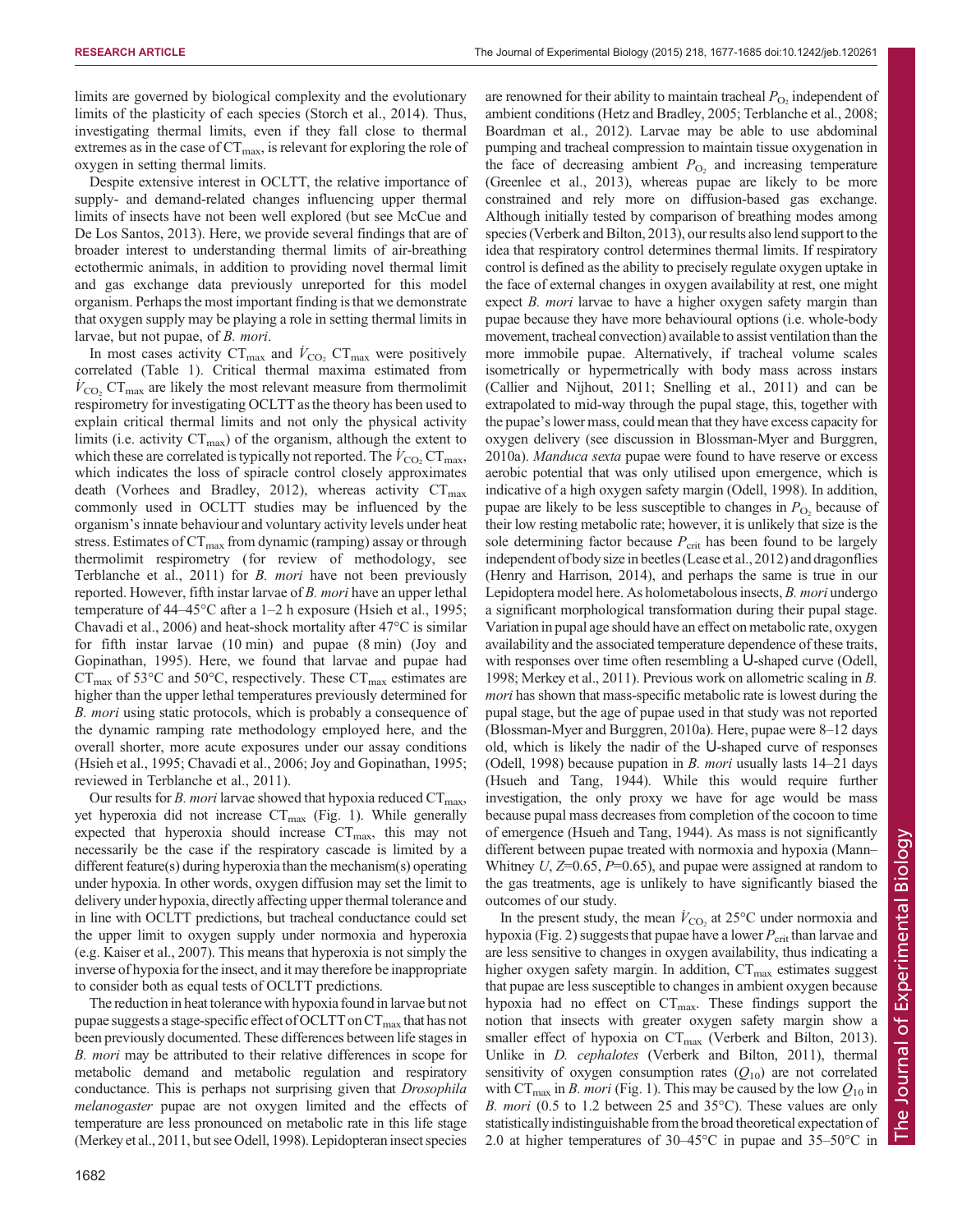larvae. Collectively, this suggests that oxygen safety margins, and not necessarily thermal sensitivity, are a key factor determining the potential for oxygen limitation to influence thermal limits.

Testing the generality of this idea using current literature is limited. The effects of oxygen on both  $CT_{\text{max}}$  and  $P_{\text{crit}}$  have only been investigated in two species, *Drosophila melanogaster* and Tenebrio molitor, and to our knowledge no studies are available that have simultaneously investigated these responses. However, since  $CT_{\text{max}}$  in both species is reduced under hypoxia ([Lighton, 2007](#page-8-0); [Stevens et al., 2010](#page-8-0)) and both species have  $P_{\text{crit}}$  <3 kPa [\(Klok et al.,](#page-7-0) [2010](#page-7-0); [Van Voorhies, 2009; Lease et al., 2012\)](#page-8-0), these species are too similar to infer whether oxygen safety margins are a more general feature in determining the extent of oxygen limitation and its relationship to upper thermal limits among terrestrial insects. Both  $CT_{\text{max}}$  and  $P_{\text{crit}}$  require caution when drawing comparisons between studies as each trait can be significantly influenced by seemingly subtle differences in methodological approach (see e.g. Marshall et al., 2013; discussion in W. C. E. P. Verberk, J. Overgaard, R. Ern, M. Bayley, T. Wang, L.B. and J.S.T., submitted). Thus, we propose that the best way to test the generality of the effects of oxygen safety margins (and, by association, life stage) on thermal limits would be to use organisms that show clear differences in oxygen safety margins throughout ontogeny [e.g. Schistocerca americana [\(Greenlee and](#page-7-0) [Harrison, 2004](#page-7-0))]. Correlating these within- and between-life-stage changes in oxygen safety margins with changes in  $CT_{\text{max}}$ , should test the universality of the concept, especially if several insect orders can be examined. Further studies should also be mindful of the pronounced effect that age and life stage may have on estimates of thermal limits, metabolic rates and oxygen safety margins.

Another key finding from this study is that gas physico-chemical properties can play a role in tests of OCLTT, but are unlikely to be responsible for the relatively large differences in support for the theory between invertebrate taxa found to date in the literature. For example, while activity and  $\dot{V}_{\text{CO}_2}$  CT<sub>max</sub> are broadly similar under either dry or humidified normoxia, or dry or humidified hypoxia, humidifying gas relieves oxygen supply issues in larvae and reduced the oxygen limitation effect on  $V_{\text{CO}_2}$  CT<sub>max</sub> (humidified normoxia versus humidified hypoxia) while Trimix (21/63) clearly influences estimates associated with metabolic rate but not thermal limits [\(supplementary](http://jeb.biologists.org/lookup/suppl/doi:10.1242/jeb.120261/-/DC1) [material Table S3\)](http://jeb.biologists.org/lookup/suppl/doi:10.1242/jeb.120261/-/DC1). Humidified air may have increased the delivery of oxygen to the tissues under hypoxia, alleviating the oxygen supply constraint. Trimix increases the diffusivity of oxygen in nitrogen and thus enhances the conductance of the tracheae – assuming that a significant part of gas exchange is diffusive (but see discussions in [Wobschall and Hetz, 2004; Socha et al., 2010;](#page-8-0) [Groenewald et al., 2012\)](#page-7-0) – which thus allowed an increase in spiracle activity and aerobic scope.

These results support OCLTT for upper thermal tolerance for larvae of *B. mori*, but reveals that responses to altered oxygen availability may be life-stage specific. The differences between life stages and their relative susceptibility to high temperature stress with changes in oxygen suggest that further investigation into life-stage-related oxygen safety margins is urgently needed. In particular, there is much scope for studies of the scaling of tracheal morphology with ontogeny, coupled with changes in sensitivity of respiratory metabolism to hypoxia, and with due consideration of innate variation in thermal tolerance for terrestrial arthropods.

# MATERIALS AND METHODS

## Insects

Bombyx mori Linnaeus 1758 (Lepidoptera: Bombycidae) larvae were reared from eggs at 22°C, 50% relative humidity (RH, iButton, DS1923, accuracy ±0.5°C, 5% RH, Dallas Semiconductors, Dallas, TX, USA) under natural photoperiod (approximately 13 h:11 h, L:D) and fed mulberry leaves (Morus sp.). Fifth instar larvae were fasted for at least 17 h prior to respirometry ([Blossman-Myer and Burggren, 2010a](#page-7-0)) to avoid specific dynamic action effects. All respirometry was conducted during daytime to limit the confounding effects of diurnal hormonal changes ([Blossman-Myer](#page-7-0) [and Burggren, 2010a\)](#page-7-0). Pupae used in this study all pupated within 3 days of one another, and were used for experiments within 8–12 days of pupation. On the day of each experiment, four pupae were assigned at random to either the normoxia or hypoxia gas treatment. Although cocoons of B. mori have no effect on oxygen diffusion ([Blossman-Myer and Burggren, 2010b](#page-7-0)), pupae were removed from cocoons prior to respirometry to increase analyser response times and minimize potential interactions of gases with the cocoon.

## Thermolimit respirometry

Thermolimit respirometry (TLR) ([Lighton and Turner, 2004\)](#page-8-0) was performed to determine  $CT_{\text{max}}$  from activity and metabolic rate data (activity  $CT_{\text{max}}$  and  $\dot{V}_{\text{CO}_2}$   $CT_{\text{max}}$ , respectively) under different oxygen treatments [\(Fig. 3\)](#page-4-0). All individuals were weighed pre-fasting, post-fasting ( just prior to respirometry) and post-respirometry on a microbalance (to 0.1 mg; AB104-S/Fact, Mettler Toledo International, Inc., Columbus, OH, USA). Normoxia was obtained using room air from a pump, while other mixtures were obtained from commercially available compressed cylinders (Air Products, South Africa): 2.5 kPa  $O_2$ , balance N<sub>2</sub> (hypoxia); 40 kPa  $O_2$ , balance N<sub>2</sub> (hyperoxia); 21 kPa O<sub>2</sub>, 63 kPa He, balance N<sub>2</sub> (Trimix 21/63); 21 kPa  $O_2$ , 16 kPa He, balance  $N_2$  (Trimix 21/16). All gases were passed through a set of scrubber columns containing soda lime and 50:50 silica gel:Drierite (WA Hammond Drierite Company Ltd., OH, USA) to remove  $CO<sub>2</sub>$  and water from the airstream, respectively. Flowrate, regulated to 200 ml min−<sup>1</sup> (STPD) by a flow control valve (Sidetrak, Sierra International, USA), was pushed into a calibrated Li-7000 infra-red  $CO<sub>2</sub>/$ H2O analyser and standard LiCor software (LiCor, Lincoln, NE, USA) which recorded  $CO_2$  production differentially  $(V_{CO_2})$  in ppm. Activity of larvae in 5 ml custom-built cuvettes (3 ml for pupae) was monitored using infra-red activity detectors (AD-2, Sable Systems International, Las Vegas, NV, USA). Baseline recordings were taken before and after each respirometry run to correct for potential analyser drift, but which was generally non-existent. When necessary, air was humidified by placing a bubbler of water containing 1 mol l−<sup>1</sup> NaOH ([Stevens et al., 2010](#page-8-0)) upstream of the cuvette and humidity was visually confirmed by observing condensation in Bev-A-Line tubing. The temperature of individuals was controlled using a programmable circulating and refrigeration bath filled with water (CC410wl, Huber, Berching, Germany). The bath was set to hold at 25°C for 15 min to allow the individual to equilibrate and settle at this temperature, before temperature was increased to 60°C at a rate of 0.25°C min<sup>-1</sup> (observed ramp rate: 0.248°C min<sup>-1</sup>).

## Data extraction and analysis

Respirometry files were corrected for baseline drift and data transformed and extracted using Expedata (version 1.1.25, Sable Systems). The pre-mortal valley [PMV, defined as the decrease in  $\dot{V}_{\text{CO}_2}$  before the post-mortal peak (see [Lighton and Turner, 2004\)](#page-8-0)], maximum metabolic rate during heating  $(\dot{V}_{\text{CO}_2,\text{max}})$  and temperature at which  $\dot{V}_{\text{CO}_2,\text{max}}$  occurred  $[T(\dot{V}_{\text{CO}_2,\text{max}})]$  were calculated [\(Lighton and Turner, 2004](#page-8-0); [Stevens et al., 2010](#page-8-0)). PMV and  $T(V_{\rm CO_2, max})$  data were not available for TLR under hypoxia or humidified air. As hypoxia and moist air resulted in smooth  $\dot{V}_{\text{CO}_2}$  traces,  $\text{CT}_{\text{max}}$  was calculated from  $V_{\text{CO}_2}$  using a modification of published methods [\(Lighton](#page-8-0) [and Turner, 2004\)](#page-8-0).  $\dot{V}_{\text{CO}_2}$  was transformed to differentiate per second. The period where the differentials were reduced to 0 was marked. The entire channel was then transformed to the absolute difference sum (ADS). The period between the markers on the ADS trace was selected and the linear regression of  $V_{\text{CO}_2}$  ADS over this period obtained. The peak of the residuals – indicating the breakpoint in the  $V_{\text{CO}_2}$  channel where spiracles switched from high to low variability and spiracle control was lost – was recorded as  $\dot{V}_{\text{CO}_2}$  ADS CT<sub>max</sub> (referred to as ' $\dot{V}_{\text{CO}_2}$  CT<sub>max</sub>'). The loss of muscular control was determined from the activity ADS in the same way from the activity channel (already recorded as differential) and reported as 'activity  $CT_{\text{max}}$ ' ([supplementary material Fig. S1\)](http://jeb.biologists.org/lookup/suppl/doi:10.1242/jeb.120261/-/DC1).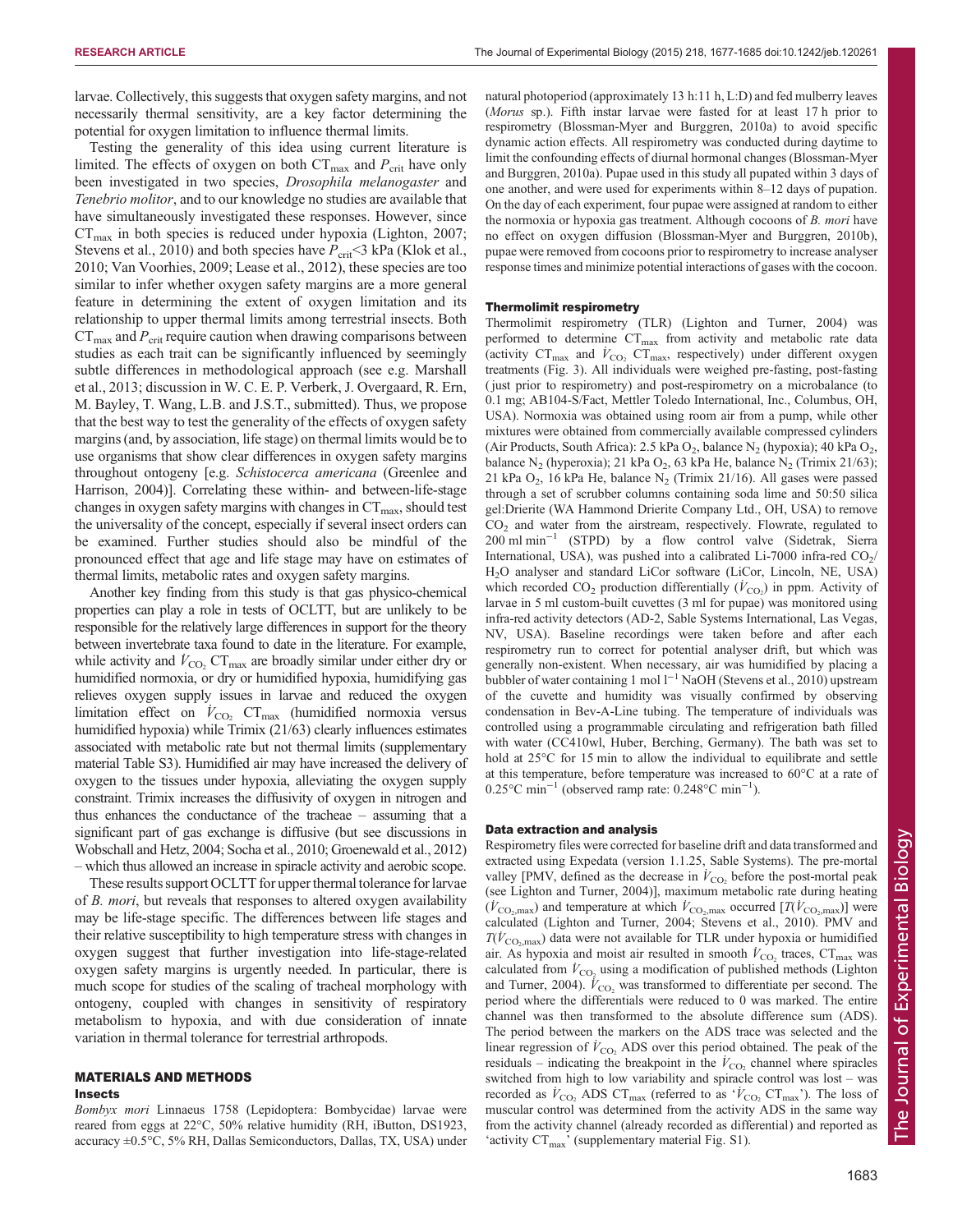<span id="page-7-0"></span>RESEARCH ARTICLE **The Journal of Experimental Biology (2015)** 218, 1677-1685 doi:10.1242/jeb.120261

In addition to these standard TLR variables, a number of other respirometrybased variables were also extracted. To measure the degree of spiracle activity, the coefficient of variation of  $V_{\text{CO}_2}$  (COV) was calculated at 25°C as the standard deviation divided by mean  $\dot{V}_{\text{CO}_2}$  [\(Lighton and Lovegrove, 1990](#page-8-0)). COV at 25°C was calculated from the first 15 min of the recording, while COV 40–45°C and 45–50°C were calculated from all the values spanning these respective temperature ranges.  $\dot{V}_{\text{CO}_2,\text{max}}$   $\dot{V}_{\text{CO}_2,\text{mean}}$   $\dot{V}_{\text{CO}_2,\text{min}}$  at 25°C was extracted from the final 10 min of the initial 15 min equilibrium period at 25° C.  $\dot{V}_{\text{CO}_2,\text{max}}$   $\dot{V}_{\text{CO}_2,\text{mean}}$   $\dot{V}_{\text{CO}_2,\text{min}}$  at 30°C, 35°C, 40°C, 45°C and 50°C were extracted from the central 2 min of the TLR recordings as the temperature ramped up and these target temperature were achieved. Aerobic range  $(\text{ml h}^{-1})$ at each of these temperatures was calculated as  $\dot{V}_{\text{CO}_2,\text{max}}$  minus  $\dot{V}_{\text{CO}_2,\text{min}}$ . Absolute aerobic scope was calculated as the highest  $V_{\text{CO}_2,\text{max}}$  for the trace minus the lowest  $V_{\text{CO}_2,\text{min}}$  across the entire trace, while factorial aerobic scope was calculated as  $\dot{V}_{\text{CO}_2,\text{max}}$  divided by  $\dot{V}_{\text{CO}_2,\text{min}}$  across the entire trace for each individual recording.  $Q_{10}$  values between 25–35°C, 30–40°C, 35–45°C and 40–50°C were calculated from  $\dot{V}_{\text{CO}_2,\text{mean}}$  data.

#### **Statistics**

In order to test our hypotheses, comparisons between two or three groups were made (see [supplementary material Table S3\)](http://jeb.biologists.org/lookup/suppl/doi:10.1242/jeb.120261/-/DC1) using either independent t-tests or ANOVA. Assumptions of normality and equal variance were checked, and when violated, non-parametric Mann–Whitney U or Kruskal– Wallis ANOVA tests were used. Mass was not significantly different between larval treatment groups  $(H_{6,77}=10.7, P=0.10)$  and was thus excluded from analyses. Comparisons between larvae and pupae were also analysed with both standard tests as well as ANCOVA with post-fasting body mass as the covariate. For analyses involving  $Q_{10}$ , aerobic scope and aerobic range parameters, data that were three times larger than the group mean were excluded from analyses. Non-overlapping 95% confidence intervals were used to determine significantly different groups. Statistical analyses were undertaken in Statistica software (Statsoft Inc., Tulsa, OK, USA).

#### Acknowledgements

Thanks to Nanike Esterhuizen for silkworms and Doug Glazier, Phil Matthews, Art Woods, Wilco Verberk and anonymous referees for constructive comments on an earlier version of this manuscript.

#### Competing interests

The authors declare no competing or financial interests.

#### Author contributions

Both authors contributed to all aspects of the study.

#### Funding

L.B. was supported by a National Research Foundation (NRF) Department of Science and Technology Innovation postdoctoral research fellowship and J.S.T. was supported by NRF incentive funding.

#### Supplementary material

Supplementary material available online at <http://jeb.biologists.org/lookup/suppl/doi:10.1242/jeb.120261/-/DC1>

#### References

- [Blossman-Myer, B. L. and Burggren, W. W.](http://dx.doi.org/10.1086/648393) (2010a). Metabolic allometry during [development and metamorphosis of the silkworm](http://dx.doi.org/10.1086/648393) Bombyx mori: analyses, [patterns and mechanisms.](http://dx.doi.org/10.1086/648393) Physiol. Biochem. Zool. 83, 215-231.
- [Blossman-Myer, B. and Burggren, W. W.](http://dx.doi.org/10.1016/j.cbpa.2009.11.007) (2010b). The silk cocoon of the silkworm, Bombyx mori[: macro structure and its influence on transmural diffusion](http://dx.doi.org/10.1016/j.cbpa.2009.11.007) of oxygen and water vapor. [Comp. Biochem. Physiol. A Mol. Integr. Physiol.](http://dx.doi.org/10.1016/j.cbpa.2009.11.007) 155, [259-263.](http://dx.doi.org/10.1016/j.cbpa.2009.11.007)
- [Boardman, L., Terblanche, J. S., Hetz, S. K., Marais, E. and Chown, S. L.](http://dx.doi.org/10.1098/rspb.2011.1243) (2012). [Reactive oxygen species production and discontinuous gas exchange in insects.](http://dx.doi.org/10.1098/rspb.2011.1243) [Proc. R. Soc. B Biol. Sci.](http://dx.doi.org/10.1098/rspb.2011.1243) 279, 893-901.
- Brubakk, A. and Neumann, T. ed. (2003). Bennett and Elliot's Physiology and Medicine of Diving. London: Elsevier Science.
- Callier, V. and Nijhout, H. F. [\(2011\). Control of body size by oxygen supply reveals](http://dx.doi.org/10.1073/pnas.1106556108) [size-dependent and size-independent mechanisms of molting and](http://dx.doi.org/10.1073/pnas.1106556108) metamorphosis. [Proc. Natl. Acad. Sci. USA](http://dx.doi.org/10.1073/pnas.1106556108) 108, 14664-14669.
- Callier, V. and Nijhout, H. F. [\(2012\). Supply-side constraints are insufficient to](http://dx.doi.org/10.1371/journal.pone.0045455) [explain the ontogenetic scaling of metabolic rate in the tobacco hornworm,](http://dx.doi.org/10.1371/journal.pone.0045455) [Manduca sexta](http://dx.doi.org/10.1371/journal.pone.0045455). PLoS ONE 7, e45455.
- [Chavadi, V. B., Sosalegowda, A. H. and Boregowda, M. H.](http://dx.doi.org/10.1111/j.1744-7917.2006.00090.x) (2006). Impact of heat [shock on heat shock proteins expression, biological and commercial traits of](http://dx.doi.org/10.1111/j.1744-7917.2006.00090.x) [Bombyx mori](http://dx.doi.org/10.1111/j.1744-7917.2006.00090.x). Insect Sci. 13, 243-250.
- Chown, S. L. and Nicolson, S. W. (2004). Insect Physiological Ecology: Mechanisms and Patterns, pp. 3-7. New York: Oxford University Press.
- [Ern, R., Huong, D. T. T., Phuong, N. T., Wang, T. and Bayley, M.](http://dx.doi.org/10.1242/jeb.094169) (2014). Oxygen [delivery does not limit thermal tolerance in a tropical eurythermal crustacean.](http://dx.doi.org/10.1242/jeb.094169) [J. Exp. Biol.](http://dx.doi.org/10.1242/jeb.094169) 217, 809-814.
- Frederich, M. and Pörtner, H. O. (2000). Oxygen limitation of thermal tolerance defined by cardiac and ventilatory performance in spider crab, Maja squinado. Am. J. Physiol. Regul. Integr. Comp. Physiol. 279, R1531-R1538.
- [Giomi, F., Fusi, M., Barausse, A., Mostert, B., Po](http://dx.doi.org/10.1098/rspb.2013.2927)̈rtner, H.-O. and Cannicci, S. [\(2014\). Improved heat tolerance in air drives the recurrent evolution of air](http://dx.doi.org/10.1098/rspb.2013.2927)breathing. [Proc. R. Soc. B Biol. Sci.](http://dx.doi.org/10.1098/rspb.2013.2927) 281, 20132927.
- Greenlee, K. J. and Harrison, J. F. [\(2004\). Development of respiratory function in](http://dx.doi.org/10.1242/jeb.00767) the American locust [Schistocerca americana](http://dx.doi.org/10.1242/jeb.00767). I. Across-instar effects. J. Exp. Biol. 207[, 497-508.](http://dx.doi.org/10.1242/jeb.00767)
- Greenlee, K. J. and Harrison, J. F. [\(2005\). Respiratory changes throughout](http://dx.doi.org/10.1242/jeb.01521) [ontogeny in the tobacco hornworm caterpillar,](http://dx.doi.org/10.1242/jeb.01521) Manduca sexta. J. Exp. Biol. 208, [1385-1392.](http://dx.doi.org/10.1242/jeb.01521)
- [Greenlee, K. J., Socha, J. J., Eubanks, H. B., Pedersen, P., Lee, W.-K. and](http://dx.doi.org/10.1242/jeb.082479) Kirkton, S. D. [\(2013\). Hypoxia-induced compression in the tracheal system of the](http://dx.doi.org/10.1242/jeb.082479) [tobacco hornworm caterpillar,](http://dx.doi.org/10.1242/jeb.082479) Manduca sexta. J. Exp. Biol. 216, 2293-2301.
- [Groenewald, B., Hetz, S. K., Chown, S. L. and Terblanche, J. S.](http://dx.doi.org/10.1242/jeb.070995) (2012). [Respiratory dynamics of discontinuous gas exchange in the tracheal system of the](http://dx.doi.org/10.1242/jeb.070995) desert locust, [Schistocerca gregaria](http://dx.doi.org/10.1242/jeb.070995). J. Exp. Biol. 215, 2301-2307.
- Harrison, J. F. and Haddad, G. G. [\(2011\). Effects of oxygen on growth and size:](http://dx.doi.org/10.1146/annurev-physiol-012110-142155) [synthesis of molecular, organismal, and evolutionary studies with](http://dx.doi.org/10.1146/annurev-physiol-012110-142155) Drosophila melanogaster. [Annu. Rev. Physiol.](http://dx.doi.org/10.1146/annurev-physiol-012110-142155) 73, 95-113.
- Harrison, J., Frazier, M. R., Henry, J. R., Kaiser, A., Klok, C. J. and Rascón, B. [\(2006\). Responses of terrestrial insects to hypoxia or hyperoxia.](http://dx.doi.org/10.1016/j.resp.2006.02.008) Resp. Physiol. [Neurobiol.](http://dx.doi.org/10.1016/j.resp.2006.02.008) 154, 4-17.
- [Harrison, J. F., Kaiser, A. and VandenBrooks, J. M.](http://dx.doi.org/10.1098/rspb.2010.0001) (2010). Atmospheric oxygen [level and the evolution of insect body size.](http://dx.doi.org/10.1098/rspb.2010.0001) Proc. R. Soc. B Biol. Sci. 277, [1937-1946.](http://dx.doi.org/10.1098/rspb.2010.0001)
- Harrison, J. F., Woods, H. A. and Roberts, S. P. (2012). Ecological and Environmental Physiology of Insects. New York: Oxford University Press.
- Henry, J. R. and Harrison, J. F. [\(2014\). Effects of body size on the oxygen](http://dx.doi.org/10.1242/jeb.095828) [sensitivity of dragonfly flight.](http://dx.doi.org/10.1242/jeb.095828) J. Exp. Biol. 217, 3447-3456.
- Hetz, S. K. [\(2007\). The role of the spiracles in gas exchange during development of](http://dx.doi.org/10.1016/j.cbpa.2007.08.017) Samia cynthia (Lepidoptera, Saturniidae). [Comp. Biochem. Physiol. A Mol. Integr.](http://dx.doi.org/10.1016/j.cbpa.2007.08.017) Physiol. 148[, 743-754.](http://dx.doi.org/10.1016/j.cbpa.2007.08.017)
- Hetz, S. K. and Bradley, T. J. [\(2005\). Insects breathe discontinuously to avoid](http://dx.doi.org/10.1038/nature03106) [oxygen toxicity.](http://dx.doi.org/10.1038/nature03106) Nature 433, 516-519.
- Higgins, B. G. and Binous, H. (2013). Diffusion coefficients for multicomponent gases. Wolfram Demonstrations Project. [http://demonstrations.wolfram.com/](http://demonstrations.wolfram.com/DiffusionCoeffientsForMulticomponentGases/) [DiffusionCoeffientsForMulticomponentGases/](http://demonstrations.wolfram.com/DiffusionCoeffientsForMulticomponentGases/). Published 4 March, 2013.
- Homer, L. D. and Kayar, S. R. (1994). Density, Heat Capacity, Viscosity, and Thermal Conductivity of Mixtures of CO<sub>2</sub>, He, H<sub>2</sub>, H<sub>2</sub>O, N<sub>2</sub>, and O<sub>2</sub>. Bethesda, MD: Naval Medical Research Institute.
- [Hsia, C. C. W., Schmitz, A., Lambertz, M., Perry, S. F. and Maina, J. N.](http://dx.doi.org/10.1002/cphy.c120003) (2013). [Evolution of air breathing: oxygen homeostasis and the transitions from water to](http://dx.doi.org/10.1002/cphy.c120003) land and sky. [Compr. Physiol.](http://dx.doi.org/10.1002/cphy.c120003) 3, 849-915.

Hsieh, F.-K., Yu, S.-J., Su, S.-Y. and Peng, S.-J. (1995). Studies on the thermotolerance of the silkworm, Bombyx mori. Chinese J. Entomol. 15, 91-101.

Hsueh, T. Y. and Tang, P. S. (1944). Physiology of the silkworm. I. Growth and respiration of Bombyx mori during its entire life-cycle. Phys. Zool. 17, 71-78.

Joy, O. and Gopinathan, K. P. [\(1995\). Heat shock response in mulberry silkworm](http://dx.doi.org/10.1007/BF02703533) [races with different thermotolerances.](http://dx.doi.org/10.1007/BF02703533) J. Biosci. 20, 499-513.

- [Kaiser, A., Klok, C. J., Socha, J. J., Lee, W.-K., Quinlan, M. C. and Harrison, J. F.](http://dx.doi.org/10.1073/pnas.0611544104) [\(2007\). Increase in tracheal investment with beetle size supports hypothesis of](http://dx.doi.org/10.1073/pnas.0611544104) [oxygen limitation on insect gigantism.](http://dx.doi.org/10.1073/pnas.0611544104) Proc. Natl. Acad. Sci. USA 104, [13198-13203.](http://dx.doi.org/10.1073/pnas.0611544104)
- [Klok, C. J., Sinclair, B. J. and Chown, S. L.](http://dx.doi.org/10.1242/jeb.01023) (2004). Upper thermal tolerance and [oxygen limitation in terrestrial arthropods.](http://dx.doi.org/10.1242/jeb.01023) J. Exp. Biol. 207, 2361-2370.
- [Klok, C. J., Hubb, A. J. and Harrison, J. F.](http://dx.doi.org/10.1111/j.1420-9101.2009.01866.x) (2009). Single and multigenerational [responses of body mass to atmospheric oxygen concentrations in](http://dx.doi.org/10.1111/j.1420-9101.2009.01866.x) Drosophila melanogaster[: evidence for roles of plasticity and evolution.](http://dx.doi.org/10.1111/j.1420-9101.2009.01866.x) J. Evol. Biol. 22, [2496-2504.](http://dx.doi.org/10.1111/j.1420-9101.2009.01866.x)
- [Klok, C. J., Kaiser, A., Lighton, J. R. B. and Harrison, J. F.](http://dx.doi.org/10.1016/j.jinsphys.2009.08.004) (2010). Critical oxygen [partial pressures and maximal tracheal conductances for](http://dx.doi.org/10.1016/j.jinsphys.2009.08.004) Drosophila melanogaster [reared for multiple generations in hypoxia or hyperoxia.](http://dx.doi.org/10.1016/j.jinsphys.2009.08.004) J. Insect Physiol. 56[, 461-469.](http://dx.doi.org/10.1016/j.jinsphys.2009.08.004)
- Komai, Y. (1998). Direct measurement of oxygen partial pressure in a flying bumblebee. J. Exp. Biol. 204, 2999-3007.
- [Lease, H. M., Wolf, B. O. and Harrison, J. F.](http://dx.doi.org/10.1242/jeb.02343) (2006). Intraspecific variation in [tracheal volume in the American locust,](http://dx.doi.org/10.1242/jeb.02343) Schistocerca americana, measured by a [new inert gas method.](http://dx.doi.org/10.1242/jeb.02343) J. Exp. Biol. 209, 3476-3483.